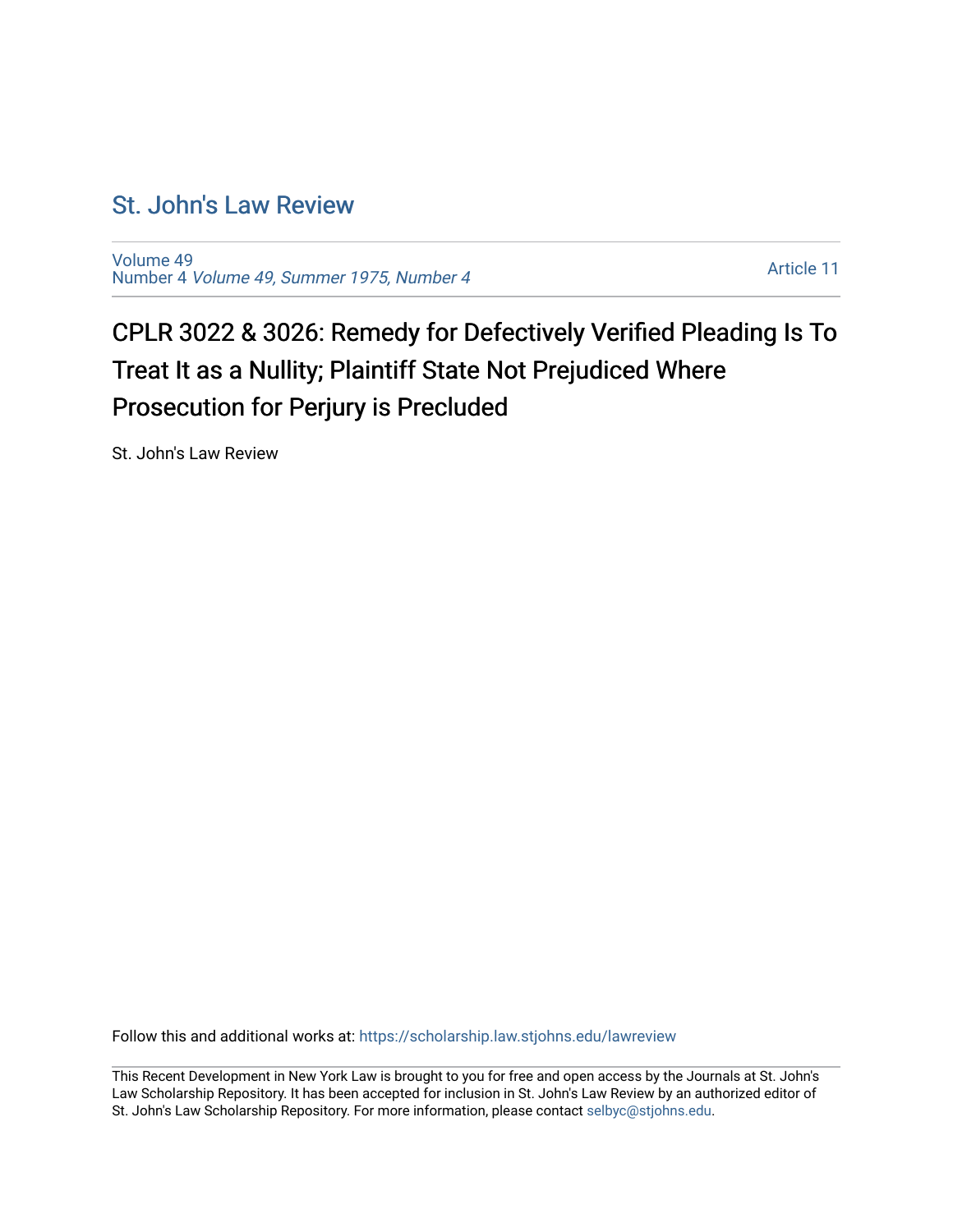be discouraged, especially since an arbitrator's award is not subject to judicial review on the merits<sup>99</sup> and the arbitration agreement may provide for a ceiling on the amount recoverable which is unrelated to the damages sustained. 00 It is only hoped that *Stekardis'* liberalization of CPLR **1209** will not encourage courts, impressed with the time and energy already expended in preparation for arbitration, to more readily grant orders permitting arbitration without fully investigating to determine whether this avenue is truly the best method of settling the infant's claim.

## ARTICLE 30 - **REMEDIES AND PLEADINGS**

*CPLR 3022 & 3026: Remedy for defectively verified pleading is to treat it as a nullity; plaintiff State not prejudiced where prosecution for perjury is precluded.*

According to CPLR 3022, a defectively verified pleading may be treated as a nullity provided notice with due diligence<sup>101</sup> is given to the adverse party. Such notice must specify the reasons for which the pleading is returned.<sup>102</sup>

In *State v. McMahon,103* New York State sought to recover, in a civil action, money which had been fraudulently procured by the defendant.<sup>104</sup> By verified complaint, plaintiff alleged that defendant entered into a conspiracy to, and did, forge and cash two lottery tickets in the amount of \$55,000, \$41,700 of which had already been recouped by plaintiff State. Defendant served an unverified answer, asserting his privilege against self-incrimination as the basis therefor.105 By an order

*101 See* Westchester Life, Inc. v. Westchester Magazine Co., **85 N.Y.S.2d** 84 **(Sup. CL** N.Y. County 1948) where due diligence was held to require, *inter alia,* notice within 24 hours. Notice must be issued before trial, in any event, to permit cure of the defect **by** amendment. 3 WK&M ¶ 3022.03.

**102** Westchester Life, Inc. v. Westchester Magazine Co., **85** N.Y.S.2d 84 (Sup. **CL** N.Y. County 1948). "It is well settled that a notice accompanying an answer returned for improper verification or lack of verification must state the defects relied upon specifically, and that a general statement is not enough." Id. Where insufficient notice is given to the adverse party, it is as if the pleading had not been returned at all. *Id.; see* **7B** McKINNEY'S CPLR 8022, commentary at **397** (1974); 8 WK&M 3022.08 **("[A]** statement that the pleading failed to meet the statutory requirements is insufficient.")

**103 78** Misc. 2d 388, **356** N.Y.S.2d **938** (Sup. **Ct.** Albany County 1974).

**'04** Defendant and others were indicted for the forgery and cashing of two lottery tickets in the amount of \$55,000. Defendant pleaded guilty to forgery in the second degree in satisfaction of the indictment, *Id.* at 388, **356** N.Y.S.2d at **935.**

**105** CPLR 3020(a) states that "where a pleading is verified, each subsequent pleading [with certain exceptions] shall also be verified." One exemption from the burden of verification is as to matter to "which the party would be privileged from testifying as a

**<sup>99</sup>** *See* Raisler Corp. **v.** New York City Housing Auth., 82 **N.Y.2d** 274, 282, 298 **N.E.2d** 91, 94-95, 844 N.Y.S.2d 917, **928 (1973);** *In re* Wilkins, 169 N.Y. 494, 496-97, 62 N.E. 575, 576 (1902).

**<sup>100</sup>** Coughlin v. MVIAC, 45 Misc. 2d 672, 674, **257 N.Y.S.2d** 549, **552** (Sup. **Ct.** N.Y. County **1965)** (dictum).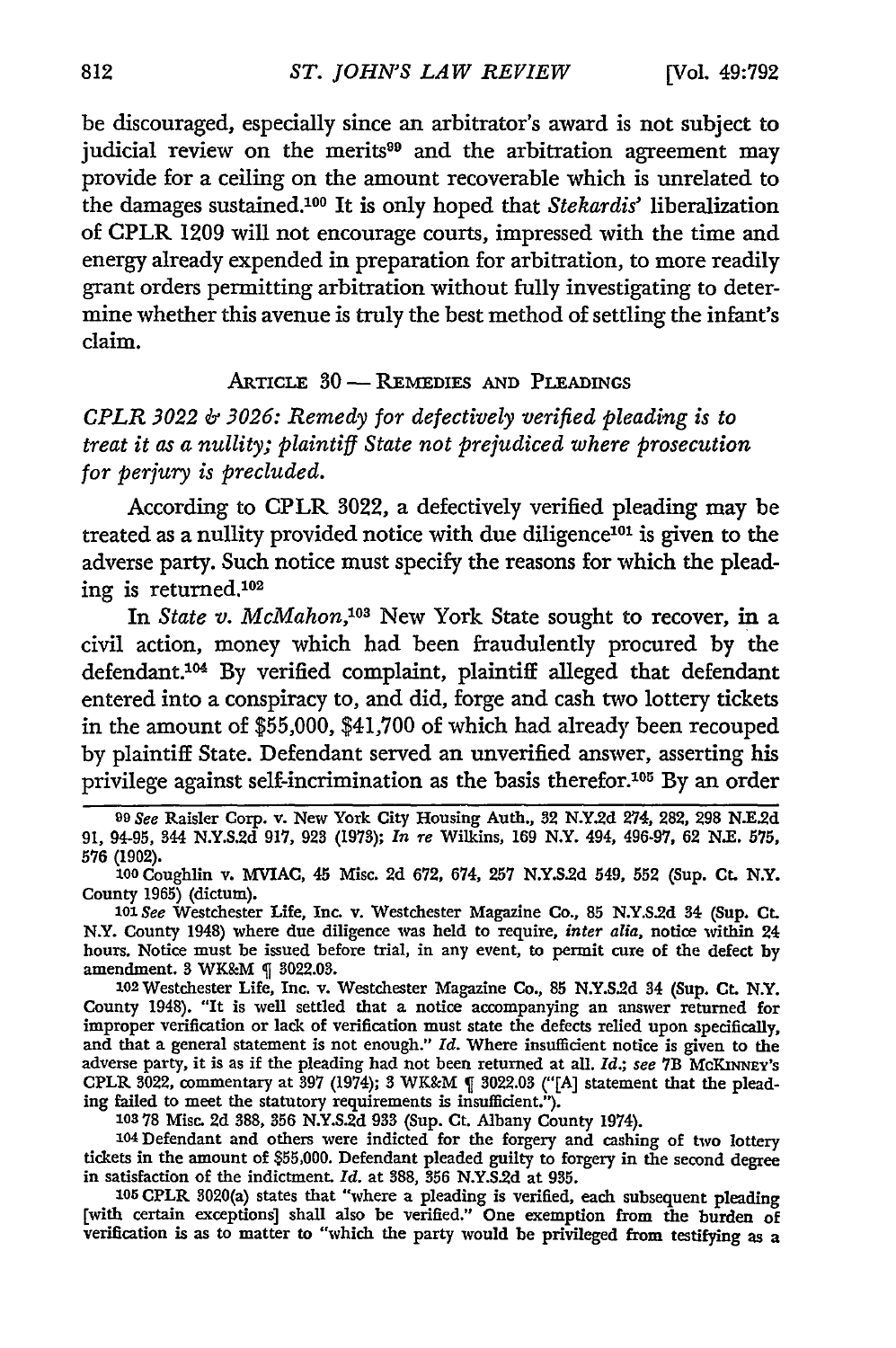to show cause, plaintiff wanted the court to direct defendant to serve a verified answer.

The Supreme Court, Albany County, questioning whether defendant in fact would be able to sustain the claim of privilege against selfincrimination,<sup>106</sup> nevertheless denied plaintiff's motion. While a defendant may seek an order compelling the plaintiff to accept an unverified answer,107 a plaintiff, the court explained, has no right to compel the defendant to serve a verified answer.<sup>108</sup> The remedy of a party served with a defectively verified pleading, as contained in the plain language of CPLR *3022,* is to treat the pleading as a nullity and pursue a default judgment.<sup>109</sup> The court observed, however, that in this regard the State failed to act with "due diligence" in serving the required notice on its adversary. 110 Moreover, the court categorized the notice's particularization of alleged defects in defendant's answer as "suspect."<sup>111</sup>

witness." *Id. See* Travelers Ins. Co. v. Mulligan, **231** App. Div. 222, 247 **N.Y.S.2d 85** (Ist Dep't **1931);** Curran v. Pegler, **17 Misc. 2d** 345, **186 N.Y.S.2d 899** (Sup. Ct. N.Y. County 1959); 3 WK&M q 3020.08.

**106** Plaintiff had contended that the privilege may not be asserted **by** defendant since, having effected a disposition of the entire indictment **by** pleading guilty to a count therein, he is no longer subject to criminal prosecution. **78** Misc. **2d** at 389, **356 N.Y.S.2d** at **935-36.** In Knight v. Maybee, 44 Misc. **2d 152, 253 N.Y.S.2d 59** (Sup. **Ct.** Erie County 1964), *discussed in The Biannual Survey,* **39 ST.** JoHN's L. Rzv. 406 (1965), plaintiff, demanding a verified answer, contended that the privilege against self-incrimination terminated with defendant's judgment of conviction. The court noted that as a general rule a judgment of conviction effectively removes the danger of further prosecution and consequently the privilege cannot be properly and legally asserted. 44 Misc. **2d** at **154-55, 253 N.Y.S.2d** at **62.**

It is to be noted that waiver of the privilege in a different proceeding, as for example, a grand jury investigation or a coroner's inquest, does not constitute a waiver for verification purposes. David **Webb,** Inc. v. Rosenstiel, **66** Misc. **2d 29, 319 N.Y.S.2d 877** (Sup. **Ct.** N.Y. County **1970),** *aff'd mem.,* **36** App. Div. **2d 691, 318 N.Y.S.2d** 441 (1st Dep't 1971). In addition, verification may be excused only as to the privileged portion of the pleading. Knight v. Maybee, 44 Misc. **2d 152, 253 N.Y-S.2d 59** (Sup. Ct. Erie County 1964); **7B** McKiNNEY's CPLR 3020, commentary at **378** (1974).

*107 See, e.g.,* Morris v. Fowler, **99** App. Div. 245, **90 N.Y.S. 918** (Ist Dep't 1904), where the court held that plaintiff's service of a defectively verified complaint entitled defendant to serve an unverified answer and compel plaintiff to accept it. *Accord,* Crimmins **v.** Polhemus, **189** Misc. **183, 68 N.Y.S.2d 819** (Syracuse Mun. Ct. 1947) (plaintiff compelled to accept defendant's unverified answer notwithstanding plaintiff's subsequent service of a properly verified complaint). **108 78** Misc. **2d** at **389, 356 N.Y.S.2d** at **936.**

109 *Id. But see* 3 WK&M { 3022.04. The severe character of securing a default judgment where the opponent's pleading is treated as a nullity makes it clear that the court will allow the party in default to set the judgment aside and be given the opportunity to correct the defective verification. A better method of handing defective pleadings, as suggested, would be to permit the party, after giving notice of the defect and allowing a reasonable time for the adversary to cure, to move to strike the pleading. It is doubtful, however, that this manner is any more expeditious than the default judgment route. *Id.*

**110** Notice was issued 48 hours after receipt of the defective pleading and thus violated the 24-hour rule. **78** Misc. **2d** at **389, 356 N.Y.S.2d** at **936.** *See* note **101** *supra.*

**11178** Misc. **2d** at **389, 356 N.Y.S.2d** at **936.** The court found it unnecessary to discuss specific defidencies in the notice since it was "unable to find any authority to support the motion." *Id.*